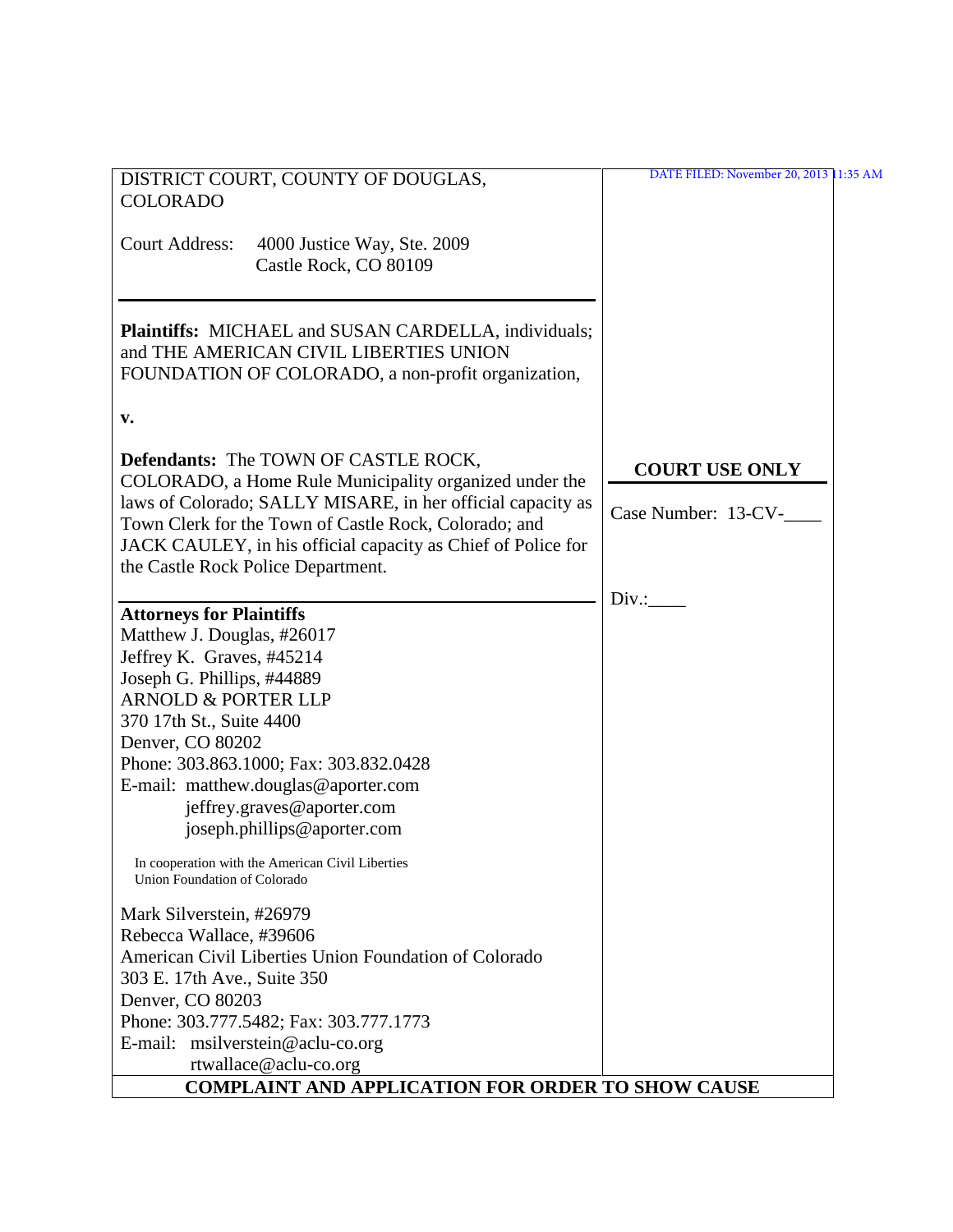Plantiffs Michael and Susan Cardella, and the American Civil Liberties Union Foundation of Colorado ("ACLU"), for this Complaint against the Defendants, the Town of Castle Rock, Colorado, Castle Rock Town Clerk Sally Misare in her official capacity as the Town Clerk for the City of Castle Rock, and Castle Rock Police Chief Jack Cauley in his official capacity as the Chief of Police for the Castle Rock Police Department, allege the following:

### **INTRODUCTION**

1. This action seeks disclosure of documents related to a February 21, 2013 shooting incident in which Castle Rock Police Officer Terry Watts fired several rounds from a highpowered rifle in a residential area. The officer fired his rifle at an SUV driven by an unarmed burglary suspect as the suspect approached and drove past the officer. The officer's lines of fire covered a nearby school (which was in session), shopping centers, offices, and parking lots. A bullet could easily have injured or killed an innocent bystander. In fact, one bullet *did* strike the car of innocent bystanders—the vehicle of Plaintiffs Michael and Susan Cardella was struck as both of the Cardellas sat inside. Mr. Cardella—himself a 35-year veteran police officer describes the Castle Rock police officer's conduct as reckless and unjustified.

2. Plaintiffs Michael and Susan Cardella and the ACLU have submitted several records requests to Defendants under the Colorado's Criminal Justice Records Act ("CCJRA") for records detailing what occurred prior to and during the shooting, and for completed internal investigations of Officer Watts' conduct during the shooting—documents which are properly a matter of public record. In response, the Town of Castle Rock and its Police Department, while confirming that responsive records exist, have refused to produce virtually any records related to the incident. Of particular concern, while Defendants have admitted they are in possession of two or more completed internal investigations into Officer Watts' conduct during this incident, Defendants refuse to produce any of these reports.

3. The public has a significant and legally-guaranteed interest in disclosure of records relating to this incident under the CCJRA. Defendants improperly denied the public's right to inspect these documents that pertain to an incident of substantial public interest. Defendants' blanket refusal to produce the records relies on overbroad grounds that are not supported by law. With this action, Plaintiffs seek to vindicate their rights to the information, as guaranteed by Colorado law.

### **JURISDICTION AND VENUE**

4. This Court has jurisdiction pursuant to the CCJRA, C.R.S. § 24-72-301, *et seq*.

5. Venue is proper in this Court under C.R.C.P. 98(b)(2) and 98(c)(1), and under the CCJRA, C.R.S. § 24-72-301, *et seq*.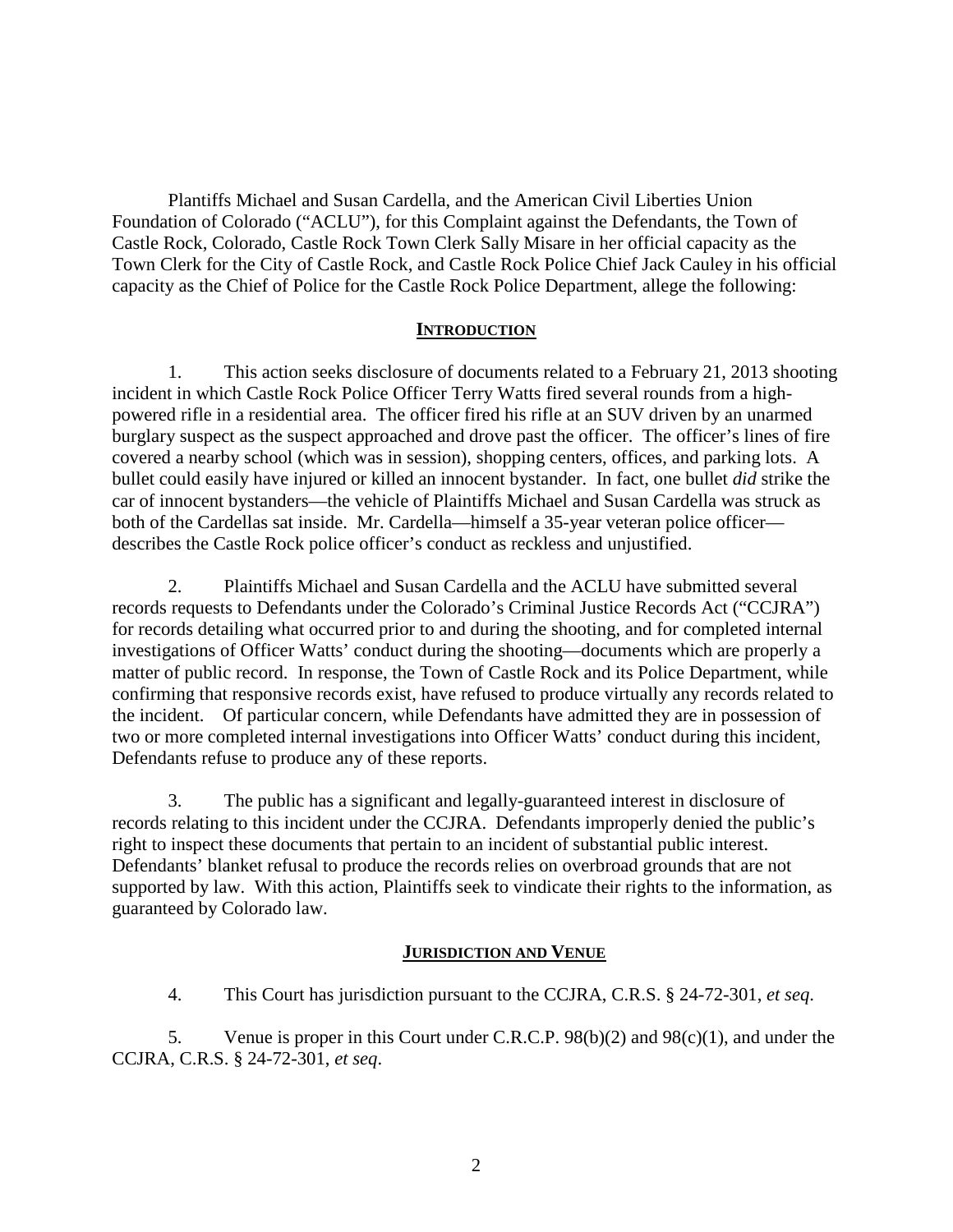### **PARTIES**

6. Plaintiff Michael Cardella, an individual, is a citizen of the State of Colorado. He resides in the Town of Castle Rock in the County of Douglas, Colorado.

7. Plaintiff Susan Cardella, an individual, is a citizen of the State of Colorado. She resides in the Town of Castle Rock in the County of Douglas, Colorado.

8. Plaintiff ACLU is a Colorado nonprofit corporation in good standing with its headquarters in Denver, Colorado. The ACLU works to defend and preserve Colorado residents' individual rights and liberties under the laws of Colorado and the United States.

9. Plaintiffs are "persons" as defined in the CCJRA. C.R.S. § 24-72-302(9).

10. Defendant Sally Misare is the Town Clerk for the Town of Castle Rock. As such, she is an official custodian of the criminal justice records at issue in this case. *See* C.R.S § 24- 72-302(5) and (8).

11. Defendant Jack Cauley is the Chief of Police for the Castle Rock Police Department. As such, he is an official custodian of the criminal justice records at issue in this case. *See* C.R.S § 24-72-302(5) & (8).

12. Defendant Town of Castle Rock is a town in Colorado organized as a home rule municipality. It is a custodian of the criminal justice records at issue in this case. *See* C.R.S § 24-72-302(5).

### **APPLICABLE LAW**

13. All records "made, maintained, or kept" by the Castle Rock Police Department for use in the exercise of official functions are "criminal justice records," as defined by C.R.S. § 24- 72-302(4).

14. Unless specifically exempt, all criminal justice records should be made available for public inspection pursuant to C.R.S § 24-72-305.

15. Exceptions to the presumption of disclosure in Colorado's open records laws are to be construed narrowly. *See Bodelson v. Denver Pub. Co.*, 5 P.3d 373, 377 (Colo. Ct. App. 2000).

16. Upon application to the District Court for the district in which the criminal justice records can be found, the Court is to enter an order to show cause requiring the custodian of records to demonstrate "at the earliest practical time" why the denial of inspection was not an abuse of discretion. *See* C.R.S. § 24-72-305(7).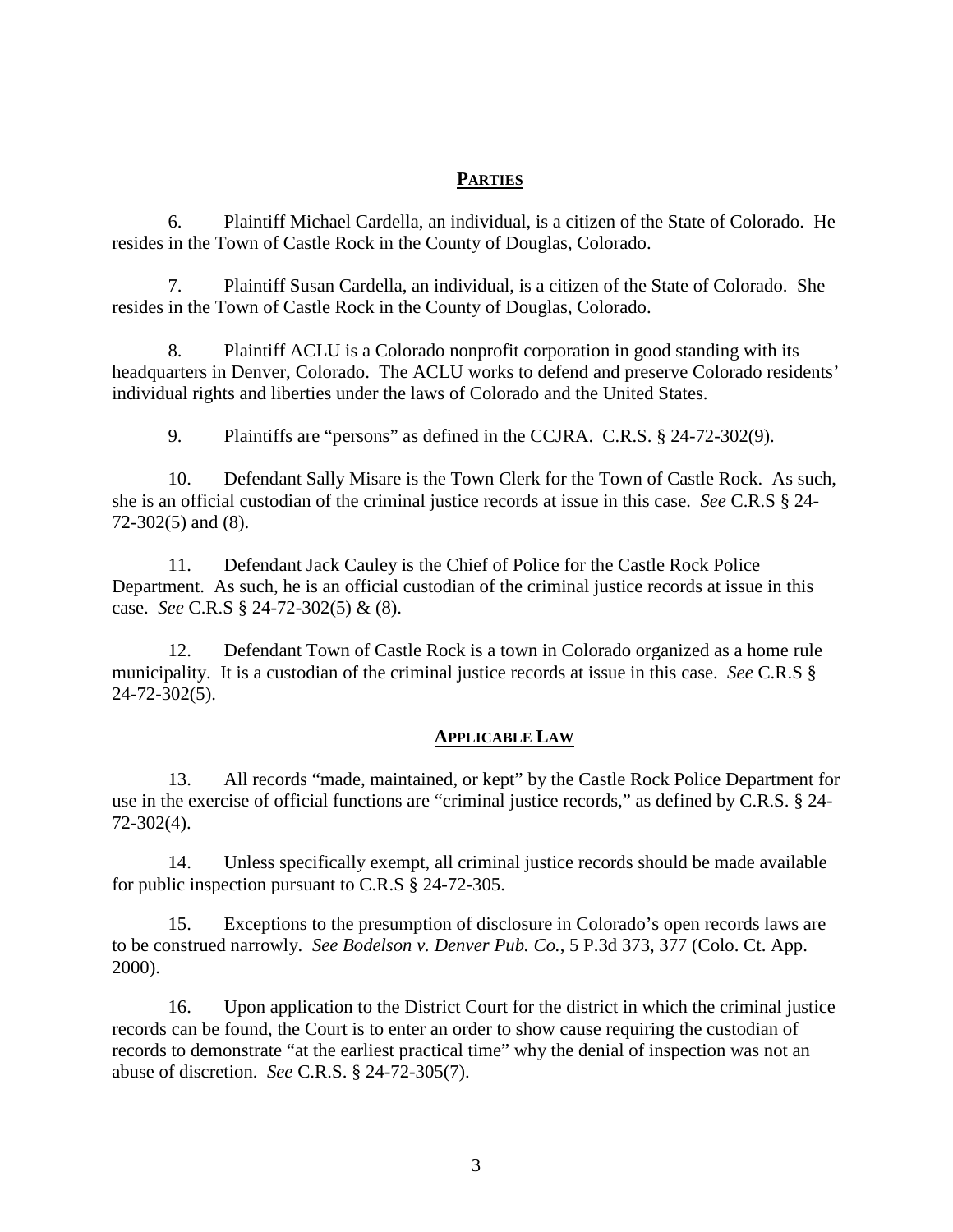17. "Unless the court finds that denial of inspection was proper, it shall order the custodian to permit such inspection." *Id.*

18. Upon a finding that the custodian's denial of access was arbitrary or capricious, the Court may order the custodian to pay the applicant's court costs and attorneys' fees in an amount to be determined by the Court. *Id.*

# **FACTUAL CONTEXT GIVING RISE TO THE RECORDS REQUESTS**

19. In the early afternoon of February 21, 2013, Castle Rock Police Department ("CRPD") Officer Terry Watts fired several shots from a semi-automatic rifle at an unarmed burglary suspect fleeing in an SUV near the corner of Mango Drive and South Plum Creek Boulevard in Castle Rock, Colorado.

20. The residential area includes Daniel C. Oakes High School (which was in session at the time), private homes, and nearby businesses and parking lots.

21. Plaintiffs Michael Cardella and Susan Cardella, who live in the neighborhood where the shooting occurred, were sitting in their parked vehicle across the street from Officer Watts at the time he discharged his rifle. Minutes before the shooting, the Cardellas had been on their way home when they saw Officer Watts standing near the side of the road, with his back toward them, aiming a rifle. The Cardellas did not want to be caught in gun fire, so they pulled over to the side of the road.

22. Shortly after the Cardellas pulled over, Officer Watts began firing at the burglary suspect's oncoming vehicle, then spun as the vehicle went past him, and continued firing without checking the surrounding area to determine if there were innocent bystanders—like the Cardellas—in his line of fire.

23. Officer Watts swept his rifle in a 180° arc and continued to fire between four and seven rounds in quick succession. The lines of fire covered the Cardellas and their vehicle, a nearby school, and shopping center parking lots.

24. As Officer Watts spun and fired, a bullet barely missed physically injuring the Cardellas and struck the Cardellas' vehicle in the left front tire.

25. As the Cardellas watched Officer Watts spin and fire, they genuinely feared for their lives. In anticipation of taking the round, Mr. Cardella covered his wife's body with his own, at which point they both felt the impact of the gunfire "slam" into their vehicle.

26. Officer Watts continued firing at the rear of the suspect's SUV as he ran down the snowy street after the SUV.

27. Upon information and belief, the weapon Officer Watts fired was a high-powered AR-15 rifle (a Colt model LE-6940)—the United States law enforcement version of the M-16,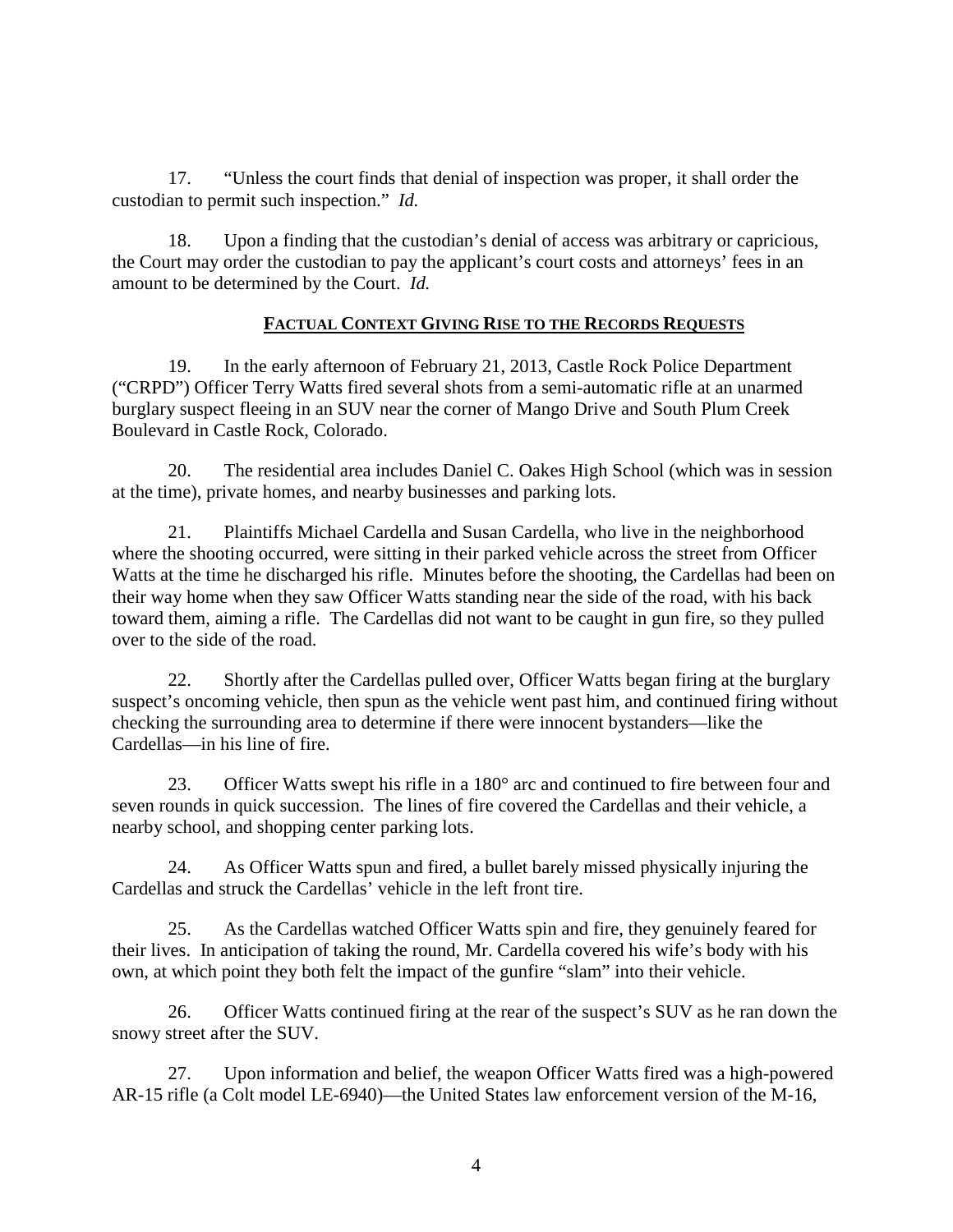the weapon that many U.S. troops carry into battle. Depending on ammunition and other factors, the "effective range" for such a rifle—the range at which a skilled marksman can hit small targets—is up to  $\overline{600}$  meters or more.<sup>1</sup> The range at which a stray bullet might injure or kill a person is much farther, perhaps more than 1,600 meters (over a mile).

28. The Cardellas' vehicle was parked approximately 50 meters from Officer Watts well within the rifle's "effective range."

29. The far corner of Daniel C. Oakes High School is about 300 meters from the corner from which Officer Watts was firing. The near corner of the school is about 215 meters away—well within the rifle's "effective range."

30. Numerous shopping center buildings and related parking lots are situated between 100 and 400 meters from the corner where Officer Watts was firing—well within the rifle's "effective range."

31. According to Mr. Cardella—a 35-year veteran police officer and former S.W.A.T. Team member with extensive expertise in rifle tactics and training—Officer Watts fired his rifle in a reckless, uncontrolled, and unjustified manner

## **THE RECORDS REQUESTS**

32. On June 17, 2013, counsel acting on behalf of Michael and Susan Cardella and the ACLU submitted a formal request to the Castle Rock Police Department seeking, in part, the following records related to the shooting incident of February 21, 2013 (the "June 17th Request"):

- i. All 911 call records, dispatch records and reports, and any other records and reports reflecting contemporary accounts of the incident.
- ii. All police reports, witness statements, officer statements, and any other records and reports of the police response to the scene of the burglary and the subsequent chase and arrest of the suspects on February 21, 2013.
- iii. All documents and reports related to investigations into Officer Watts's use of force on February 21, 2013, including but not limited to the Use of Force Report and any findings, reports, or other documents from the Use of Force Review Board and/or the 18th Judicial District Critical Incident Team.
- iv. All other documents and reports related to investigations into Officer Watts's use

<sup>&</sup>lt;sup>1</sup> See Website for Colt Defense, LE6940, available at

<sup>&</sup>lt;http://www.colt.com/ColtLawEnforcement/Products/ColtAdvancedLawEnforcementCarbine.as  $px$  (last accessed Nov. 15, 2013).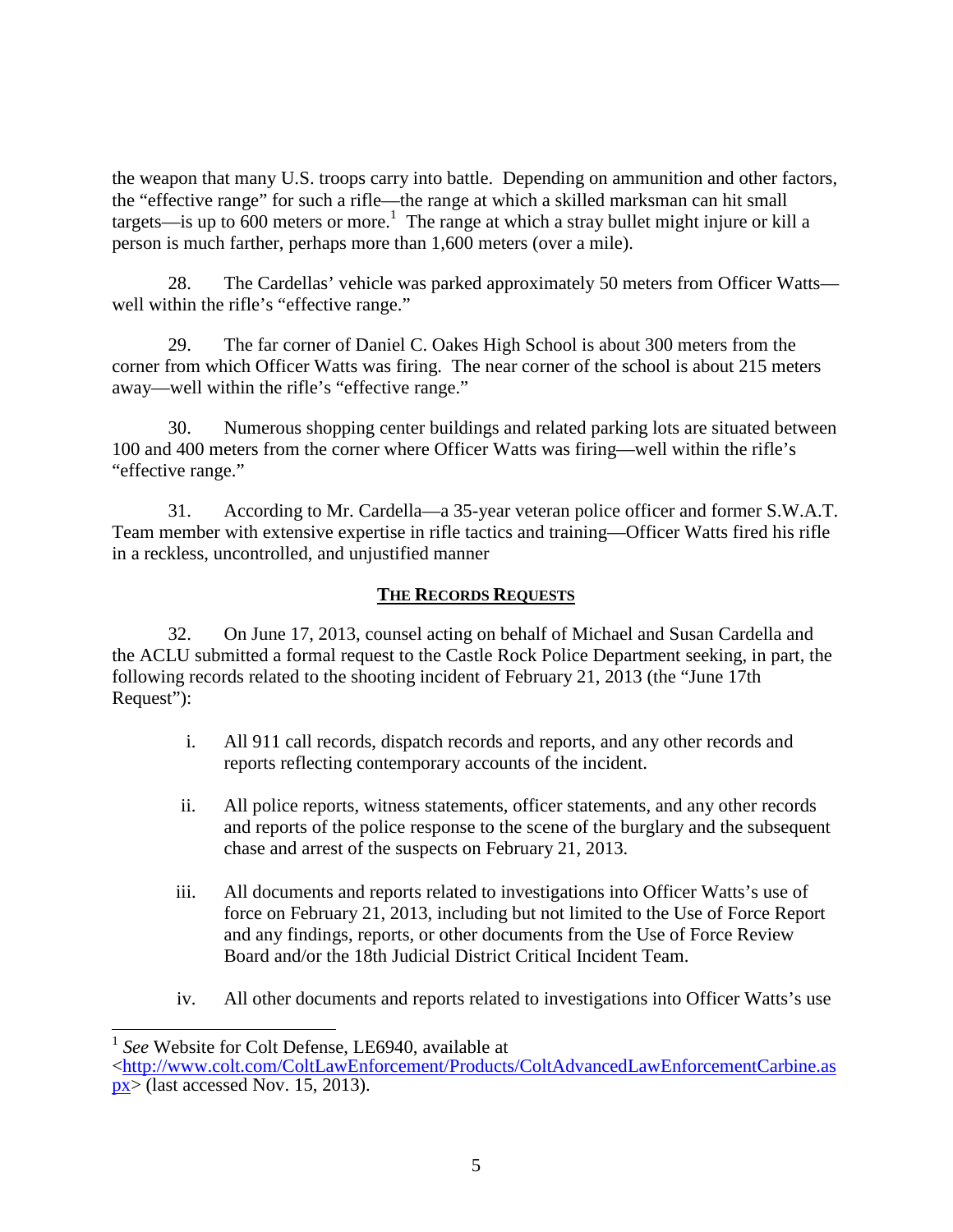of his firearm on February 21, 2013, including but not limited to any findings, reports, or other documents from the Firearms Safety Review Board.

- v. Any and all other reports, findings, or other documents related to a disciplinary or other investigation into Officer Watts's conduct on February 21, 2013.
- vi. Any and all reports, findings, or other documents related to Officer Watt's use of force and/or discharge of firearms in any other incidents.
- vii. Any and all documents related to Officer Terry Watts's disciplinary record.

(original numbering omitted).

33. The June 17th Request complied with all procedural and substantive requirements of the CCJRA.

34. Aside from a single affidavit supporting the warrantless arrest of the fleeing burglary suspect, a document that had been filed in court, Defendants have persistently refused to produce a single record responsive to the requests listed in paragraph 32.

35. Defendants possess many different types of records responsive to Plaintiffs' request. For instance, Defendants have confirmed possession of two or more investigative reports, including at least a Critical Incident Report, an 18th Judicial District Attorney Review, and possibly an internal affairs report. Upon information and belief, at least one of the internal investigations concludes that Officer Watts engaged in no wrongdoing. Examples of additional responsive documents include, but are not limited to: audio of 911 calls and police radio dispatch, a use of force report, a Shooting Review Board report, statements of witnesses including the Cardellas' own statements—statements of the officers, video from police cruiser dashboard cameras, and other such documents and evidence.

36. The requested records relate to official police actions taken in public while on duty that resulted in multiple, arguably reckless and unlawful discharges of a high-powered police weapon, damage to the property of innocent bystanders, and a threat to the safety of those innocent bystanders.

37. "[S]trong public policy" rationales weigh in favor of releasing records relating to the shooting incident, because the "public has an interest in knowing how its public law enforcement officers behave in their jobs and what constraints are in place to prevent inappropriate conduct." *City of Colo. Springs v. ACLU*, 06-CV-2053, slip op. at 4 (El Paso County Dist. Ct. Feb. 5, 2007), attached as Ex. 1. The public has a compelling interest in seeing that credible allegations of police officer misconduct are investigated thoroughly, fairly, and diligently, and that the Department's conclusions—in this case that no violations of policy occurred—are well supported. *See, e.g., Nash v. Whitman*, Case No. 05-CV-4500 at slip op. at 5 (Denver County Dist. Ct. Dec. 7, 2005) (finding that "[o]pen access to internal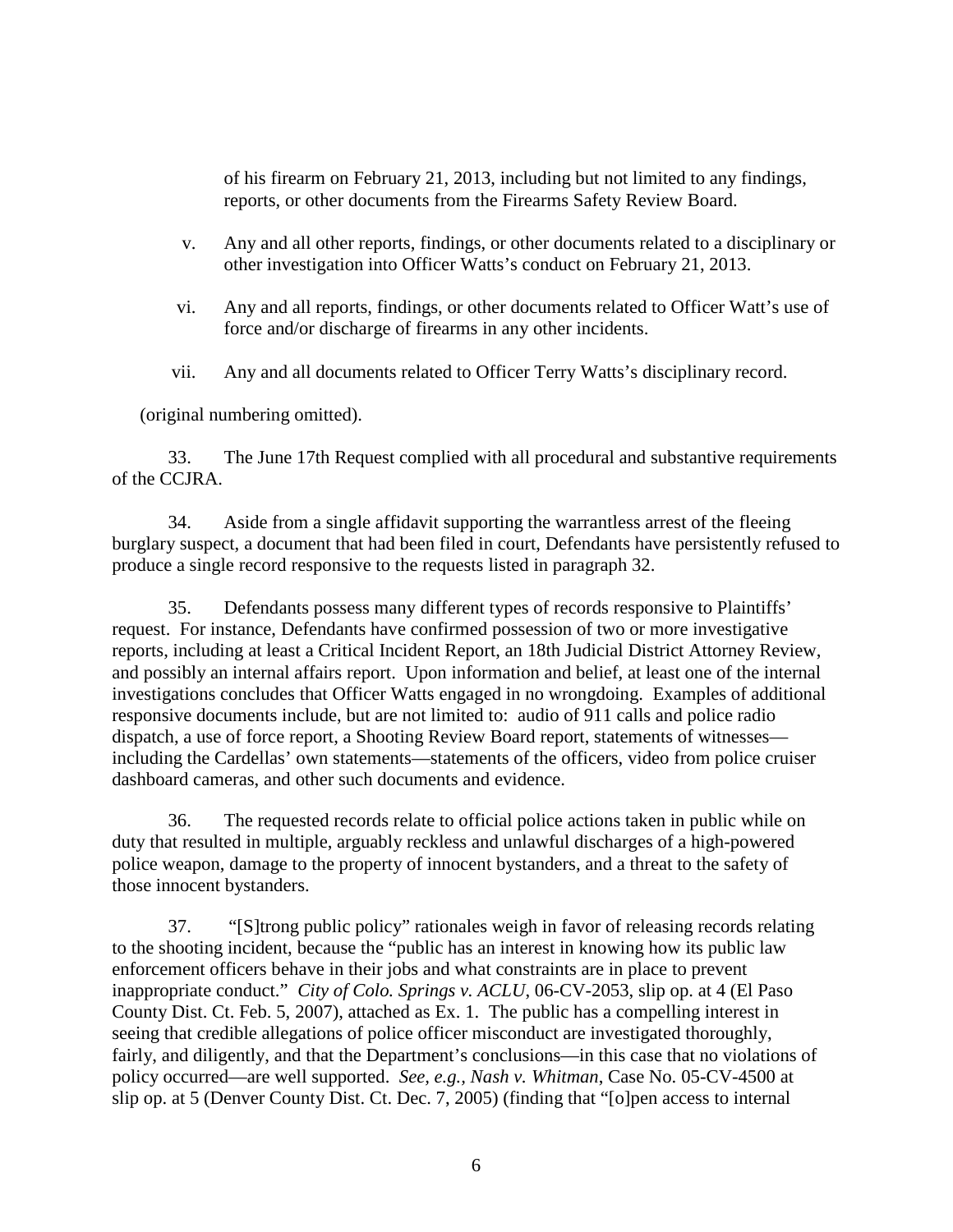affairs files enhances the effectiveness of internal affairs investigations, rather than impairing them …. Transparency also enhances public confidence in the police department and is consistent with community policing concepts and represents the more modern and enlightened view of the relationship between police departments and the communities they serve."), attached as Ex. 2; *City of Loveland v. Loveland Publ'g Corp.*, No. 03-CV-513, 2003 WL 23741694 at \*2 (Larimer County Dist. Ct. June 16, 2003) ("[T]he public does have a legitimate and compelling interest in ensuring that its police officers properly perform their official duties and honestly investigate complaints from citizens related to the performance of those duties."), attached as Ex. 3; *see also Waller v. Georgia*, 467 U.S. 39, 47 (1984) ("The public … has a strong interest in exposing substantial allegations of police misconduct to the salutary effects of public scrutiny.").

38. In an August 22, 2013 letter, Defendants, acting through outside counsel for the Town of Castle Rock, attempted to justify Defendants' refusal to produce documents responsive to the June 17th Request. Responsive documents, according to Defendants, were either "personnel files" which are prohibited from disclosure under the Colorado Open Records Act or, in the alternative, would not be disclosed "so as not to compromise an ongoing prosecution" against the burglary suspects. In denying Plaintiffs' request for records, Castle Rock relied on a standing policy of the District Attorney of the 18th Judicial District "to deny disclosure of criminal justice records during an ongoing prosecution."

39. As will be fully explained in further briefing and/or argument to this Court, Defendants' rationales for non-disclosure are legally inadequate with respect to many or all of the records responsive to the requests listed in paragraph 32. In short, Defendants' refusal to produce virtually all responsive records is plainly overbroad: according to Defendants, they are justified in withholding every single word on every scrap of paper, recording, or other record (other than the arrest affidavit) related to the shooting incident. The failure to disclose even the Cardellas' own statements given to the Castle Rock Police Department provides a particularly clear example of the overly broad scope of Defendants' position.

40. Rather than weighing the appropriate factors to determine whether *each individual record* requested by Plaintiffs can and should be disclosed, Defendants relied on a blanket rationale that they claim justifies withholding *all* responsive records. In doing so, Defendants failed in their obligation to exercise discretion under the CCJRA, resulting in an arbitrary and capricious denial of the entirety of Plaintiffs' records request*. See Nash v. Whitman* at 7 ("The court concludes that Defendants' blanket policy of denying every request for disclosure … is an abuse of the discretion conferred by the [CCJRA], rather than a proper exercise of it."). While Defendants interest in not "compromis[ing] an ongoing prosecution" may permit temporary non-disclosure of some small number of records, it does not allow nondisclosure of each and every record relating to the shooting incident, particularly those records that are only tangentially related to the criminal prosecution of the burglary suspect.

41. Defendants failed to even attempt to redact and release at least some documents in such a way that would balance government disclosure obligations against other competing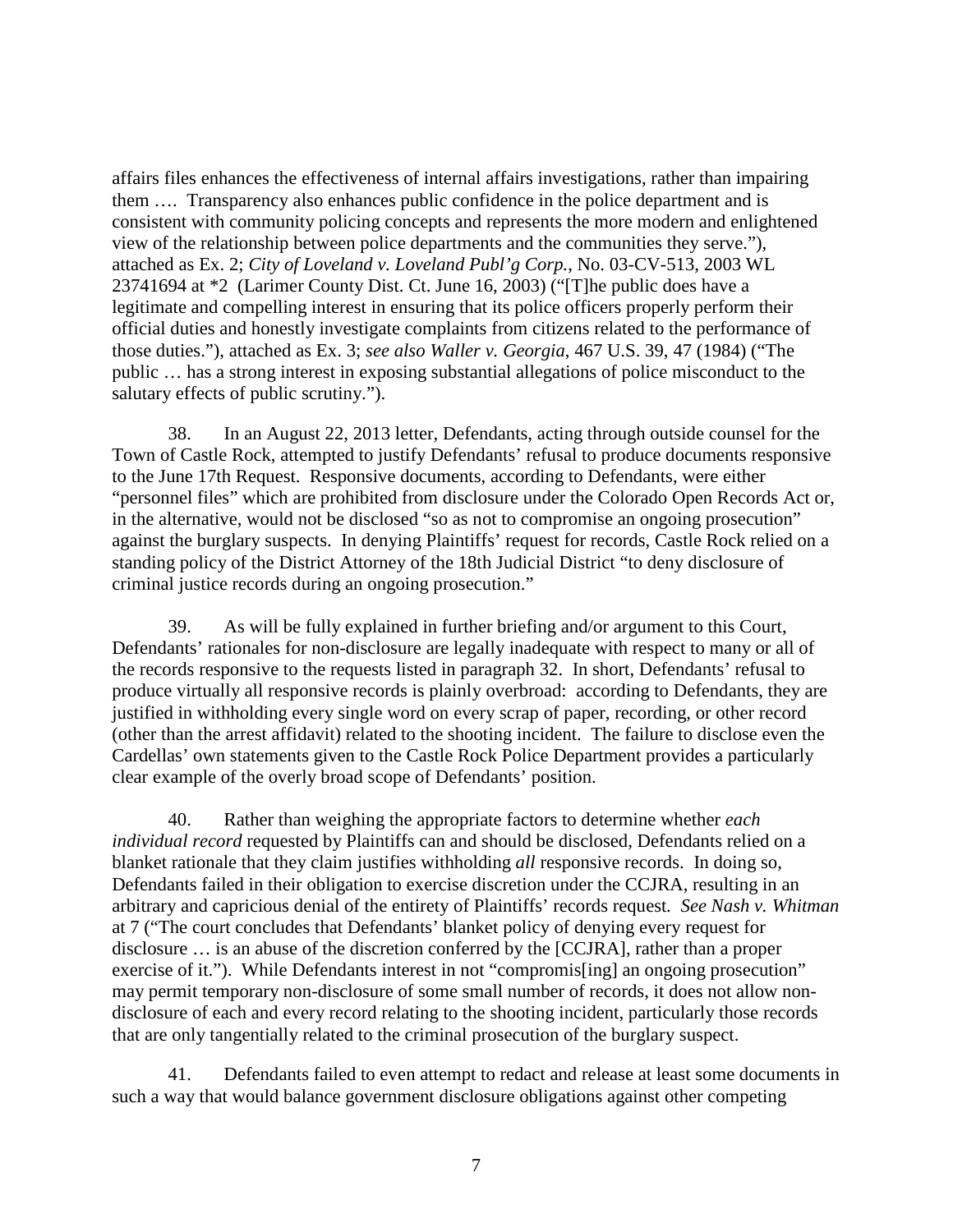concerns which might weigh in favor of nondisclosure as to some portions of some documents. *See Freedom Colorado Info., Inc. v. El Paso Cnty. Sherriff's Dep't,* 196 P.3d 892, 900 n.3 (Colo. 2008) ("Redaction, as an alternative, may often be a proper choice to carry out the General Assembly's intent because the CCJRA favors disclosure …. By providing the custodian of records with the power to redact … the legislature has given the custodian an effective tool to provide the public with as much information as possible….").

42. Finally, Castle Rock's contention that internal affairs investigations, use of force reports, and other records reflecting official actions taken by police officers while on-duty are "personnel files" protected from disclosure under the Colorado Open Records Act ("CORA") is wrong. Every court in Colorado to consider the issue has determined that internal investigation files concerning only police officers' official on-duty conduct are not "personnel files" prohibited from disclosure under CORA. *See, e.g., ACLU v. City & Cty. of Denver*, 97-CV-7170, slip op. at 2 n.1 (Denver Dist. Ct. April 7, 1998) (finding that "personnel files" exemption of CORA does not apply to IAB files and "is not relevant"), attached as Ex. 4, *aff'd ACLU v. Grove*, 98CA0981, slip op. (Colo. Ct. App. Oct. 21, 1999), attached as Ex 5; Ex. 2 (*Nash v. Whitman*) at 4 ("IAB files do not contain personnel files."). Further, a reasonable public law enforcement officer "should expect his actions to be subject to public scrutiny. What he did or did not do in public, in front of witnesses, is not personal and sensitive such that there is a significant public policy in not making them available to the public." Ex. 1 (*City of Colo. Springs v. ACLU*) at 3.

## **CLAIM FOR RELIEF**

### *C.R.S.§ 24-72-305*

43. The Plaintiffs incorporate by reference the preceding paragraphs of this Complaint and Application as if fully set forth here.

44. In the requested records listed in paragraph 32 public records "made, maintained, or kept" by the Castle Rock Police Department for use in the exercise of official functions. These records are "criminal justice records," as defined by C.R.S. § 24-72-302(4).

45. Defendants have refused to produce any records responsive to the requests listed in paragraph 32, except a single arrest affidavit.

46. Where, as here, a request is made for criminal justice records that are not "records of official action," the records must be made available, "unless the custodian in exercising his or her sound discretion, finds 'disclosure would be contrary to the public interest.'" *Freedom Colorado Info., Inc.*, 196 P.3d at 898 (quoting C.R.S. § 24-72-305(5).

47. In considering a request under the CCJRA, a custodian must balance the public and private interests implicated by each record, and the custodian must make an inspection determination that is supported by an adequate rationale. *Id.* at 897-98; *Harris v. Denver Post Corp*. 123 P.3d 1166, 1174-75 (Colo. 2005).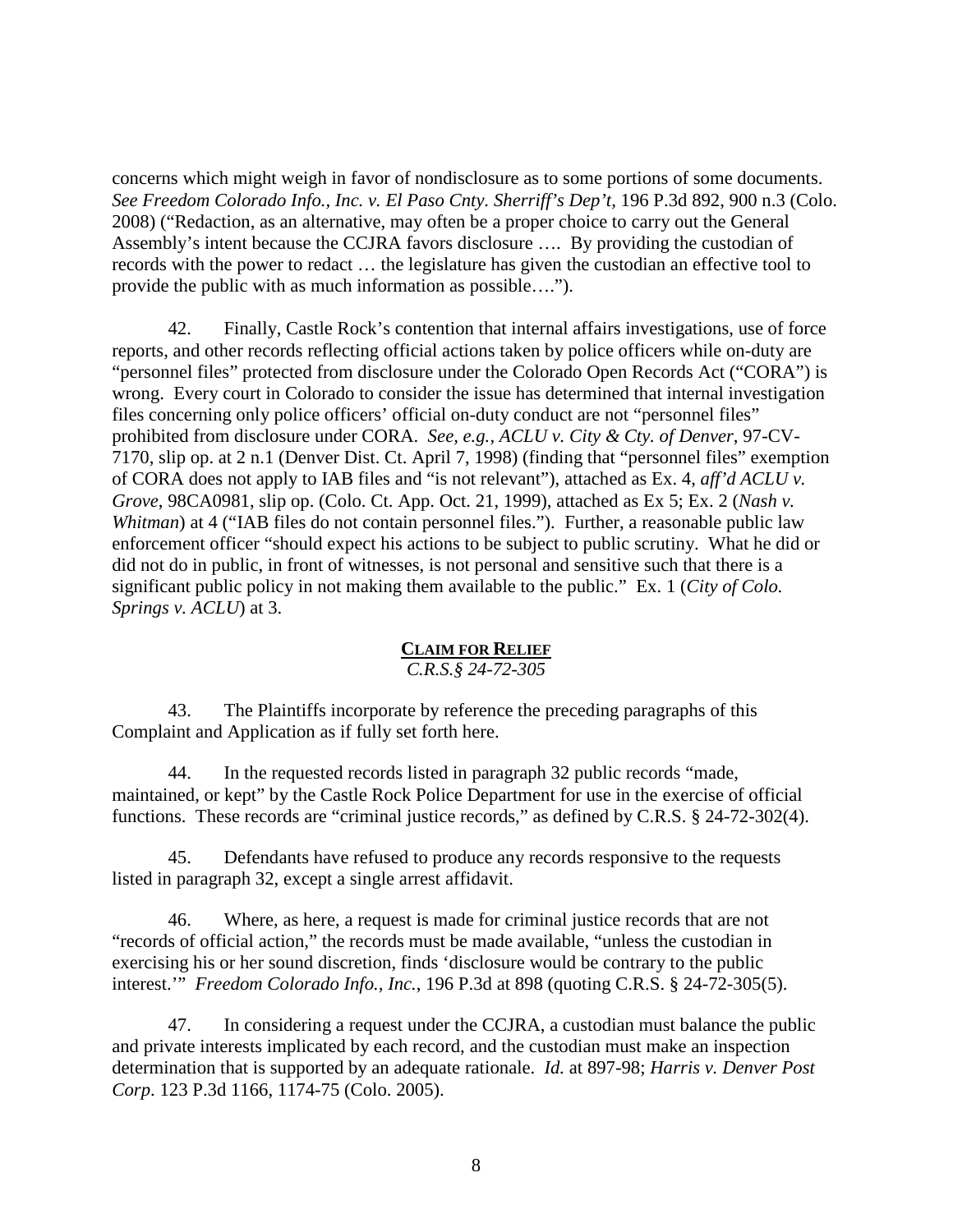48. The Criminal Justice Records Act "favors making the record available for inspection," and the Supreme Court has noted that "the General Assembly has underscored its preference for disclosure of criminal justice records …." *Freedom Colorado Info., Inc.,* 196 P.3d at 898-99.

49. Exceptions to the presumption of disclosure in Colorado's open records laws are to be construed narrowly. *See, e.g., Bodelson*, 5 P.3d at 377.

50. "The purpose of a criminal justice agency's internal affairs investigation . . . is to assess the performance of law enforcement officers in carrying out their duties, a matter of public interest." *Freedom Colorado Info., Inc.,* 196 P.3d at 899.

51. Defendants have not provided a legitimate reason why disclosure of the requested records "would be contrary to the public interest." *Id.* at 898. Providing Plaintiffs with access to the criminal justice records sought would promote the strong public interest in understanding the February 21, 2013 shooting.

52. Unless a court affirmatively finds that the custodian's denial of inspection was proper, the court "shall order the custodian to permit such inspection." C.R.S. §24-72-305(7).

53. Defendants' refusal to disclose *any portion* of the criminal justice records sought by Plaintiffs is improper and constitutes an abuse of discretion in violation of the CCJRA.

54. Plaintiffs are entitled to an order directing Defendant to show cause "at the earliest practical time" why the Town of Castle Rock and the other Defendants should not permit access to some or all of the records responsive to the requests listed in paragraph 32. *See* C.R.S. § 24-72-305(7).

55. After a hearing on this matter, Plaintiffs are entitled to a further order directing the custodian of records to provide Plaintiffs with access to some or all of the requested records. *Id*.

56. Upon a finding that Defendants' withholding of the records at issue was arbitrary or capricious, the Court should enter an order awarding Plaintiffs their reasonable attorneys' fees pursuant to C.R.S. § 24-27-305(7).

### **PRAYER FOR RELIEF**

WHEREFORE, Plaintiffs Michael and Susan Cardella and the American Civil Liberties Union Foundation of Colorado, pursuant to C.R.S. § 24-72-305(7), pray that:

> a) The Court enter an order directing the Defendants "to show cause why" they "should not permit the inspection of" the requested records described above (a proposed Order is attached with this Complaint);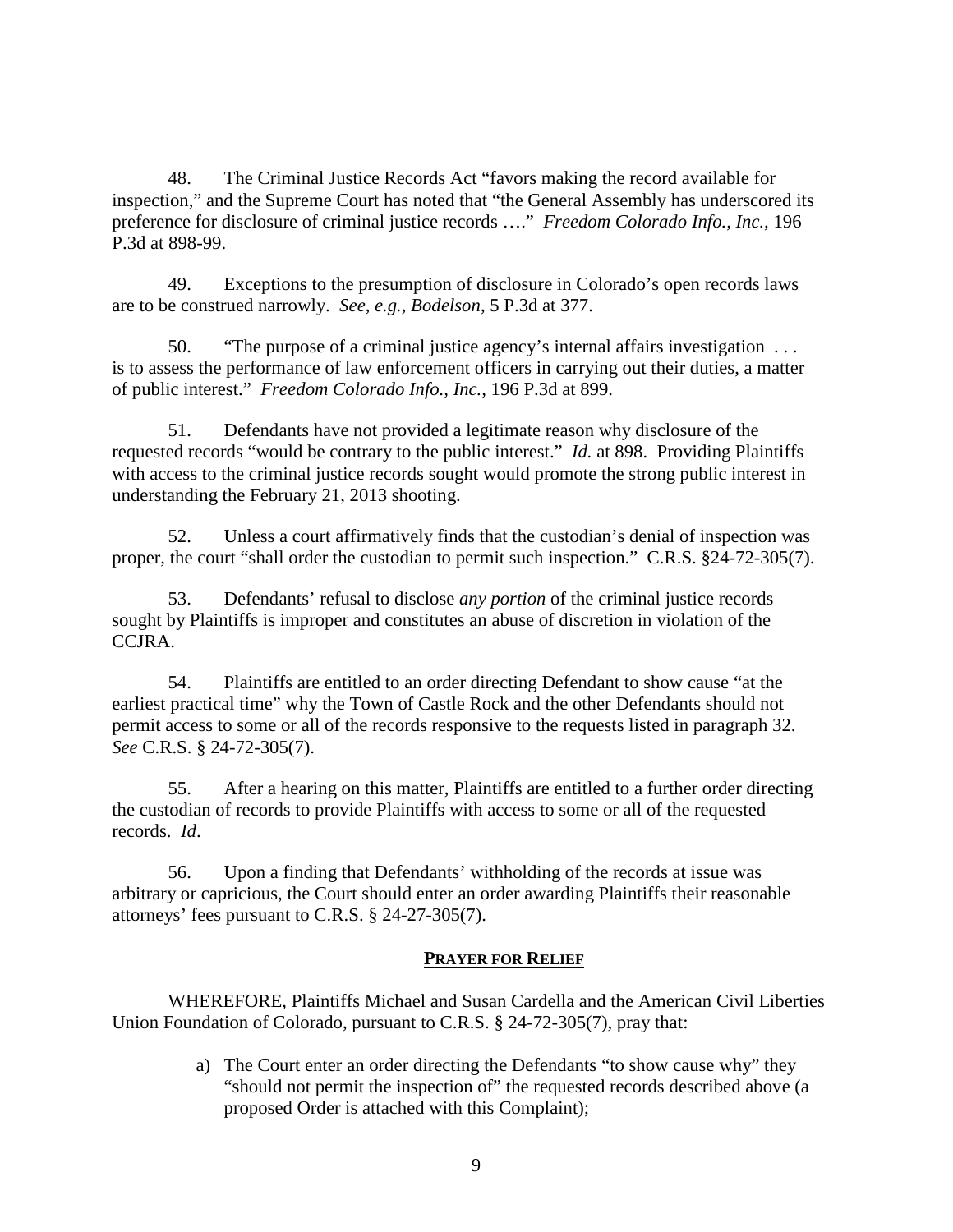- b) The Court conduct a hearing pursuant to such Order "at the earliest practical time:"
- c) The Court "order the custodian to permit … inspection" of the records at issue;
- d) The Court enter an Order directing Defendant to pay Plaintiffs' court costs and reasonable attorneys' fees; and
- e) The Court award any other and further relief that the Court deems just and proper.

Respectfully submitted this  $20<sup>th</sup>$  day of November, 2013.

### ARNOLD & PORTER LLP

By: s/ Matthew J. Douglas Matthew J. Douglas, # #26017 Jeffrey K. Graves, #45214 Joseph G. Phillips, #44889 *In cooperation with the American Civil Liberties Union Foundation of Colorado*

Mark Silverstein, ##26979 Rebecca T. Wallace, #39606 American Civil Liberties Union Foundation of Colorado

Attorneys for Plaintffs **MICHAEL and SUSAN CARDELLA and THE AMERICAN CIVIL LIBERTIES UNION FOUNDATION OF COLORADO**

### **Address of Plaintiffs:**

Michael and Susan Cardella c/o Arnold & Porter LLP 370 17th St., Suite 4400 Denver, CO 80202

American Civil Liberties Union Foundation of Colorado 303 E. 17th Ave., Suite 350 Denver, CO 80203